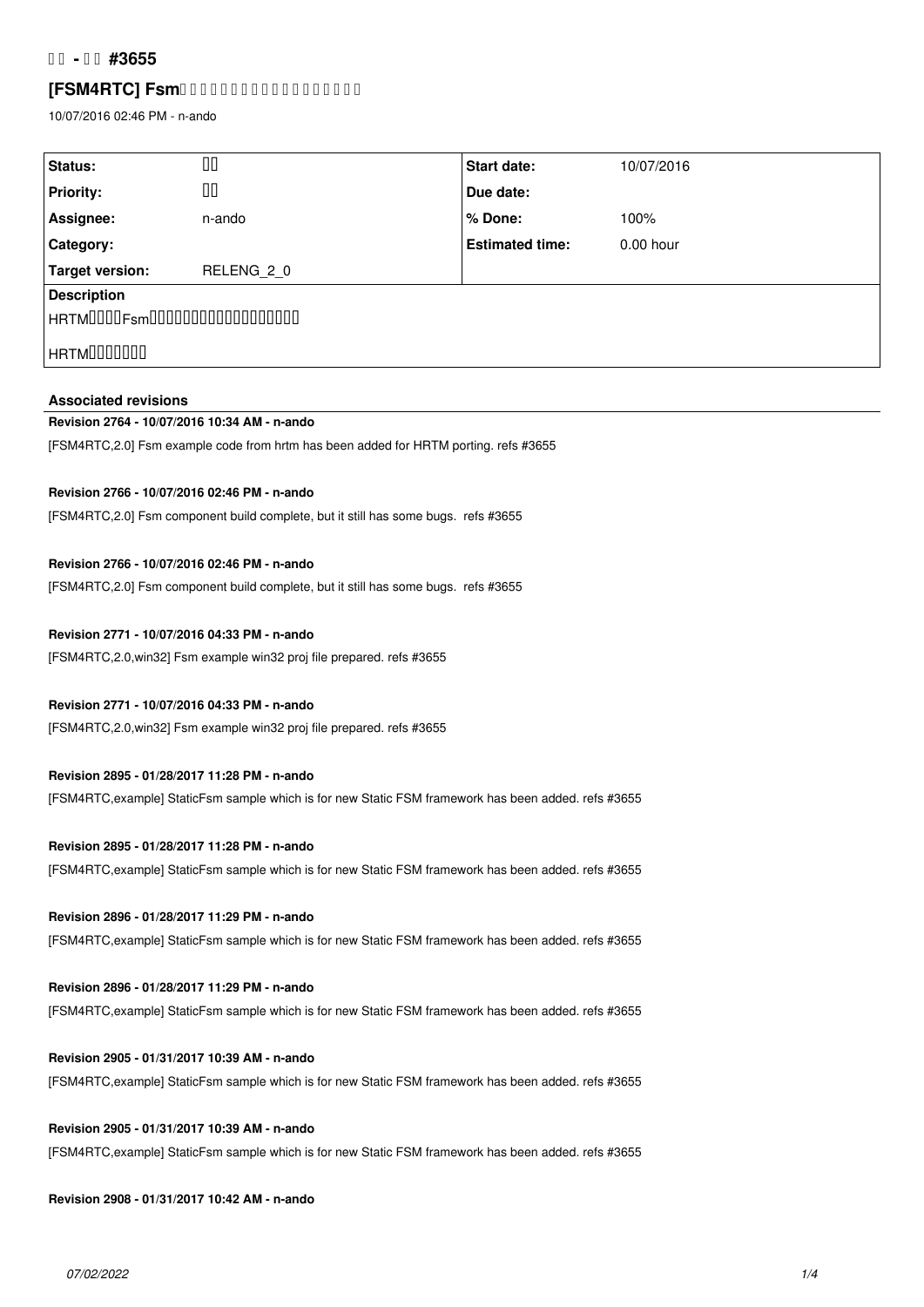[FSM4RTC,example] StaticFsm sample which is for new Static FSM framework has been added. refs #3655

#### **Revision 2908 - 01/31/2017 10:42 AM - n-ando**

[FSM4RTC,example] StaticFsm sample which is for new Static FSM framework has been added. refs #3655

#### **Revision 3113 - 12/11/2017 06:02 AM - n-ando**

merged changes from branches/FSM4RTC/OpenRTM-aist r2763-2769: [FSM4RTC,HRTM,->RELENG\_2\_0] Some dummy headers have been added for HRTM porting. refs #3653 [FSM4RTC,HRTM,->RELENG\_2\_0] Fsm example code from hrtm has been added for HRTM porting. refs #3655 [FSM4RTC,HRTM,->RELENG\_2\_0] libRTC wrapper lib for libHRTM has been implemented. It still has some bugs. refs #3653 [FSM4RTC,HRTM,->RELENG\_2\_0] Fsm component build complete, but it still has some bugs. refs #3655 [FSM4RTC,compat,->RELENG\_2\_0] Ignore Makefile and Makefile.in [FSM4RTC,compat,->RELENG\_2\_0] ignore Makefile and Makefile.in [FSM4RTC,compat,->RELENG\_2\_0] ignore Makefile and Makefile.in

#### **Revision 3113 - 12/11/2017 06:02 AM - n-ando**

merged changes from branches/FSM4RTC/OpenRTM-aist r2763-2769: [FSM4RTC,HRTM,->RELENG\_2\_0] Some dummy headers have been added for HRTM porting. refs #3653 [FSM4RTC,HRTM,->RELENG\_2\_0] Fsm example code from hrtm has been added for HRTM porting. refs #3655 [FSM4RTC,HRTM,->RELENG\_2\_0] libRTC wrapper lib for libHRTM has been implemented. It still has some bugs. refs #3653 [FSM4RTC,HRTM,->RELENG\_2\_0] Fsm component build complete, but it still has some bugs. refs #3655 [FSM4RTC,compat,->RELENG\_2\_0] Ignore Makefile and Makefile.in [FSM4RTC,compat,->RELENG\_2\_0] ignore Makefile and Makefile.in [FSM4RTC,compat,->RELENG\_2\_0] ignore Makefile and Makefile.in

#### **Revision 3114 - 12/11/2017 06:16 AM - n-ando**

merged changes from branches/FSM4RTC/OpenRTM-aist r2770-2772, Makefile.ams confliction resolved: [FSM4RTC,win32,->RELENG\_2\_0] libHRTM source and build proj file prepared for win32. refs #3653 [FSM4RTC,win32,->RELENG\_2\_0] Fsm example win32 proj file prepared. refs #3655 [FSM4RTC,win32,->RELENG\_2\_0] libHRTM source and build proj file prepared for win32. refs #3653

#### **Revision 3114 - 12/11/2017 06:16 AM - n-ando**

merged changes from branches/FSM4RTC/OpenRTM-aist r2770-2772, Makefile.ams confliction resolved: [FSM4RTC,win32,->RELENG\_2\_0] libHRTM source and build proj file prepared for win32. refs #3653 [FSM4RTC,win32,->RELENG\_2\_0] Fsm example win32 proj file prepared. refs #3655 [FSM4RTC,win32,->RELENG\_2\_0] libHRTM source and build proj file prepared for win32. refs #3653

#### **Revision 3119 - 12/11/2017 09:37 AM - n-ando**

merged changes from branches/FSM4RTC/OpenRTM-aist r2893-2903:

[FSM4RTC,new file,->RELENG\_2\_0] Macho (Machine object state machine engine) and StaticFSM.h have been introduced to rtm. refs #3683 [compat,->RELENG\_1\_2,->RELENG\_2\_0] NVUtil dump() function outputs doubled CR. It is removed.

[FSM4RTC,example,->RELENG\_2\_0] StaticFsm sample which is for new Static FSM framework has been added. refs #3655

[FSM4RTC,example,->RELENG\_2\_0] StaticFsm sample which is for new Static FSM framework has been added. refs #3655

[FSM4RTC,->RELENG\_1\_2,->RELENG\_2\_0] Some sample components listener have been modified to follow ConnectorListener changes. refs #3871

[FSM4RTC,->RELENG\_2\_0] Experimental FSM has been implemented in ConsoleOut component.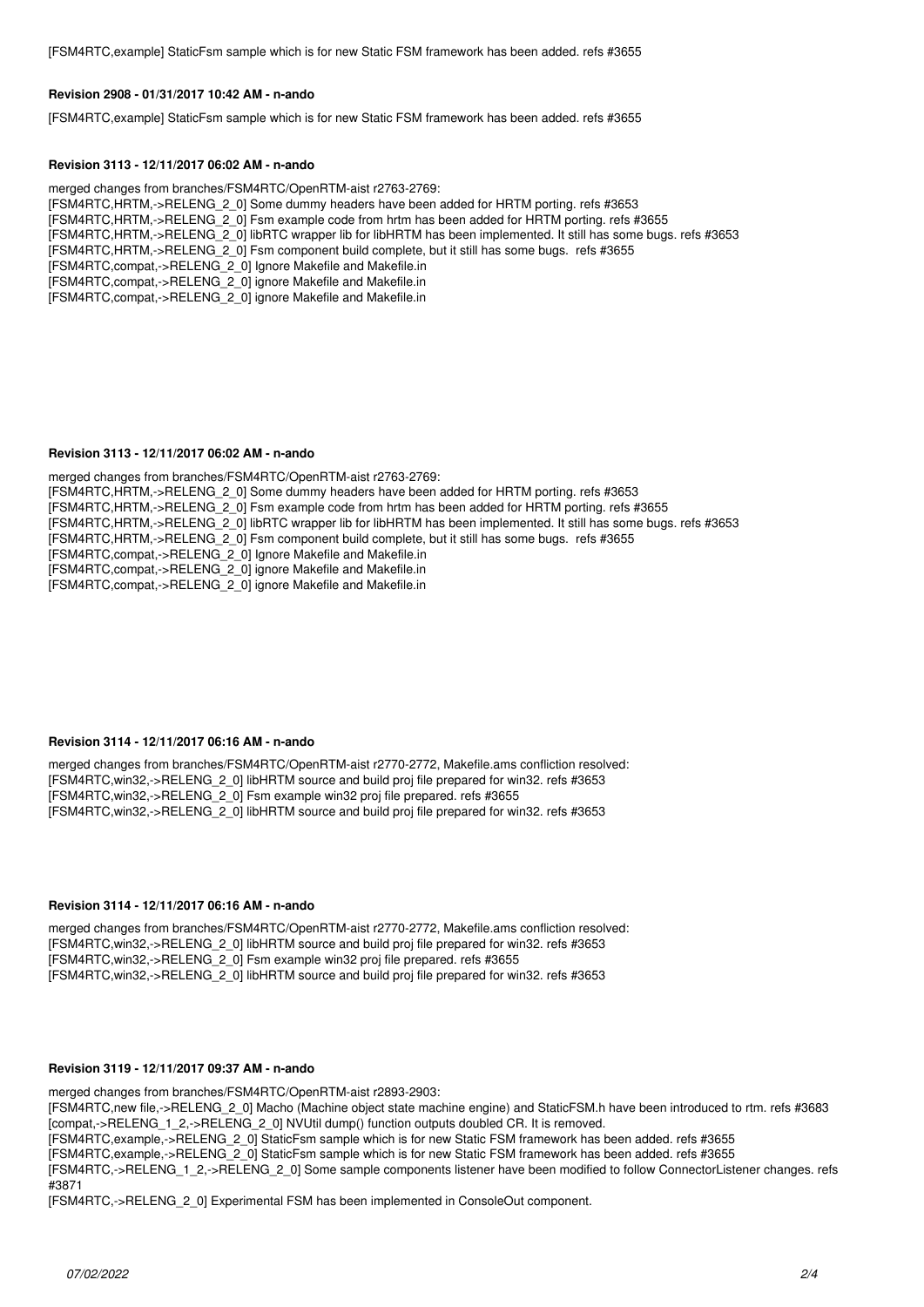[FSM4RTC,->RELENG\_2\_0] ComponentObserver implementation has been added. refs #3591 [FSM4RTC,->RELENG\_2\_0] FSm related callback operation has been changed. refs #3681 [coil,test,->RELENG\_1\_2,->RELENG\_2\_0] coil::stringutils tests added. [FSM4RTC,->RELENG\_2\_0] EventPort class has been intorduced for FSm framework. refs #3683 [revert,->RELENG\_2\_0] FSM removed.

#### **Revision 3119 - 12/11/2017 09:37 AM - n-ando**

merged changes from branches/FSM4RTC/OpenRTM-aist r2893-2903: [FSM4RTC,new file,->RELENG\_2\_0] Macho (Machine object state machine engine) and StaticFSM.h have been introduced to rtm. refs #3683 [compat,->RELENG\_1\_2,->RELENG\_2\_0] NVUtil dump() function outputs doubled CR. It is removed. [FSM4RTC,example,->RELENG\_2\_0] StaticFsm sample which is for new Static FSM framework has been added. refs #3655 [FSM4RTC,example,->RELENG\_2\_0] StaticFsm sample which is for new Static FSM framework has been added. refs #3655 [FSM4RTC,->RELENG\_1\_2,->RELENG\_2\_0] Some sample components listener have been modified to follow ConnectorListener changes. refs #3871 [FSM4RTC,->RELENG\_2\_0] Experimental FSM has been implemented in ConsoleOut component. [FSM4RTC,->RELENG\_2\_0] ComponentObserver implementation has been added. refs #3591 [FSM4RTC,->RELENG\_2\_0] FSm related callback operation has been changed. refs #3681 [coil,test,->RELENG\_1\_2,->RELENG\_2\_0] coil::stringutils tests added. [FSM4RTC,->RELENG\_2\_0] EventPort class has been intorduced for FSm framework. refs #3683 [revert,->RELENG\_2\_0] FSM removed.

### **Revision 3120 - 12/11/2017 09:42 AM - n-ando**

merged changes from branches/FSM4RTC/OpenRTM-aist r2905-2910:

[FSM4RTC,example,->RELENG\_2\_0] StaticFsm sample which is for new Static FSM framework has been added. refs #3655

[FSM4RTC,->RELENG\_2\_0] ExtendedFsmService.idl moved to src/lib/rtm/idl.

[FSM4RTC,->RELENG\_2\_0] ExtendedFsmService.idl moved to src/lib/rtm/idl.

[FSM4RTC,example,->RELENG\_2\_0] StaticFsm sample which is for new Static FSM framework has been added. refs #3655

[bug,->RELENG\_1\_2,->RELENG\_2\_0] ClockManager.h->ClockManager.cpp in Makefile.am

[FSM4RTC,new file,->RELENG\_2\_0] Macho (Machine object state machine engine) and StaticFSM.h have been introduced to rtm. refs #3683

#### **Revision 3120 - 12/11/2017 09:42 AM - n-ando**

merged changes from branches/FSM4RTC/OpenRTM-aist r2905-2910:

[FSM4RTC,example,->RELENG\_2\_0] StaticFsm sample which is for new Static FSM framework has been added. refs #3655

[FSM4RTC,->RELENG\_2\_0] ExtendedFsmService.idl moved to src/lib/rtm/idl. [FSM4RTC,->RELENG\_2\_0] ExtendedFsmService.idl moved to src/lib/rtm/idl.

[FSM4RTC,example,->RELENG\_2\_0] StaticFsm sample which is for new Static FSM framework has been added. refs #3655

[bug,->RELENG\_1\_2,->RELENG\_2\_0] ClockManager.h->ClockManager.cpp in Makefile.am

[FSM4RTC,new file,->RELENG\_2\_0] Macho (Machine object state machine engine) and StaticFSM.h have been introduced to rtm. refs #3683